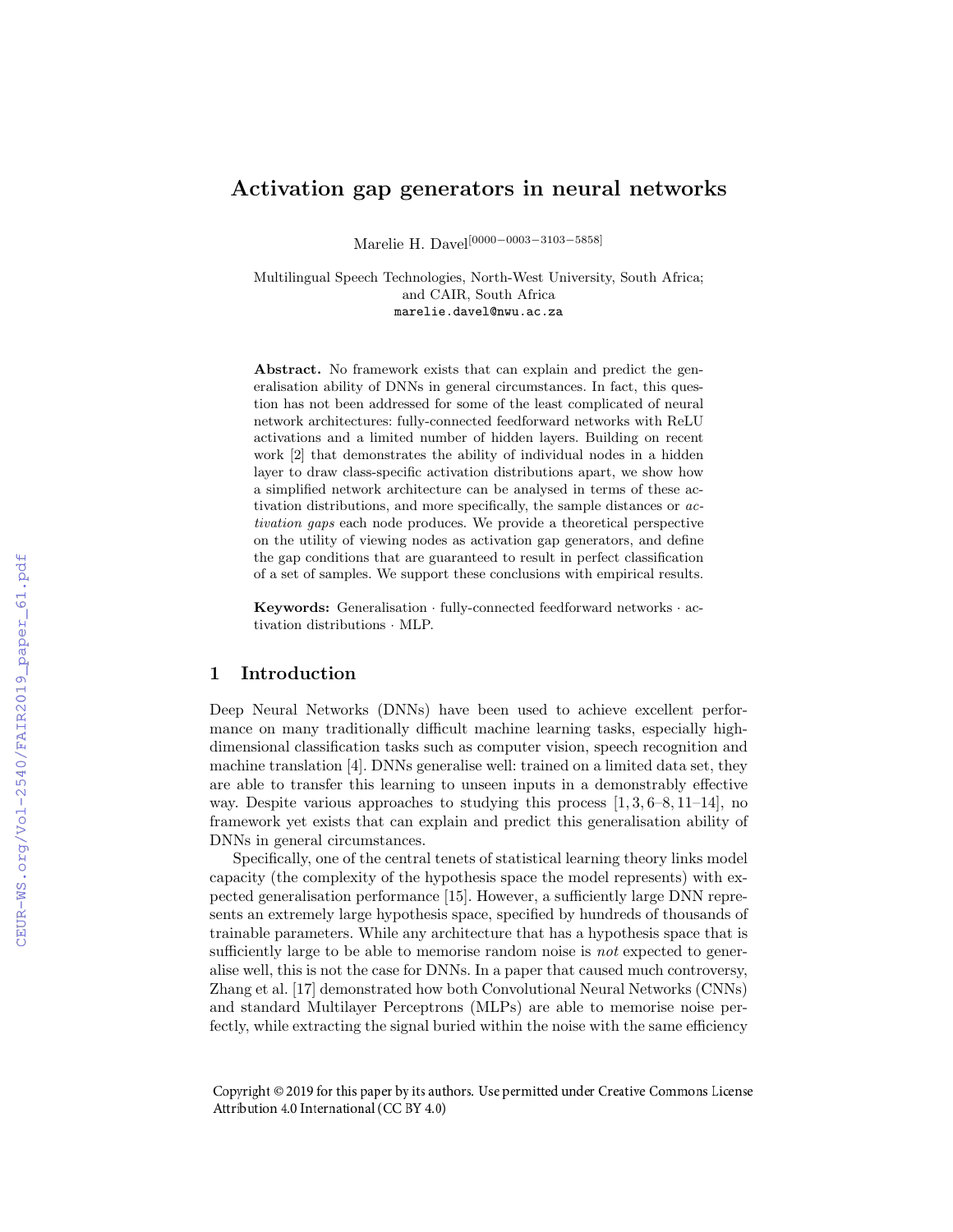as if the noise was not present. Even more pointedly, this was shown to occur with or without adding regularisation [17].

In this work we take a step back, and analyse the classification ability of a simplified neural network architecture, since even for a minimal network (as soon as it has multiple layers and non-linear activation functions) generalisation behaviour has not been fully characterised. In recent work [2] we showed how the individual nodes of a standard fully-connected feedforward network can draw class-specific activation distributions apart, to the extent that these distributions can be used to train individual likelihood estimators and produce accurate classifications at each layer of the network. Here we show that the ability of a fully-connected feedforward network to generalise can be analysed in terms of these activation distributions, and more specifically the distances or 'activation gaps' each node produces: the difference in activation value of any two samples at a node.

The main contribution of this paper is the development of a conceptual tool that can be used to probe the generalisation ability of a DNN, and the empirical confirmation of the soundness of the approach when applied to a simplified MLP architecture. We start by reviewing the concept of node-specific sample sets and nodes as likelihood estimators (Section 2) before introducing activation gaps (Section 3) and exploring the role of activation gaps in achieving perfect classification from a theoretical perspective. Expected relationships are empirically confirmed in Section 4, and possible applications of these ideas as well as future work briefly discussed in Section 5.

### 2 Nodes as network elements

While a network functions as a single construct, each layer also acts as a functional element, and within a layer, each node has both a local and global function. Nodes are locally attuned to extracting information from a very specific part of the input space, while collaborating globally to solve the overall classification or regression task [2]. In this section we review the local nature of nodes: their role as individual likelihood estimators, their relationship with the samples that activate them (their 'sample sets'), and the node-specific interaction between sample sets and the weights that feed into a specific node.

From this point onwards, we restrict our discussion to fully-connected feedforward architectures with ReLU activations and unrestricted breadth (number of nodes in a hidden layer) and depth (number of hidden layers), applied to a classification task.

#### 2.1 Nodes as estimators

The network behaviour for an architecture as described above was analysed in [2]. Generalisation ability was interpreted as arising from two collaborative information processing systems, one continuous and one discrete. Specifically, it was shown how the network both represents a discrete system that only utilises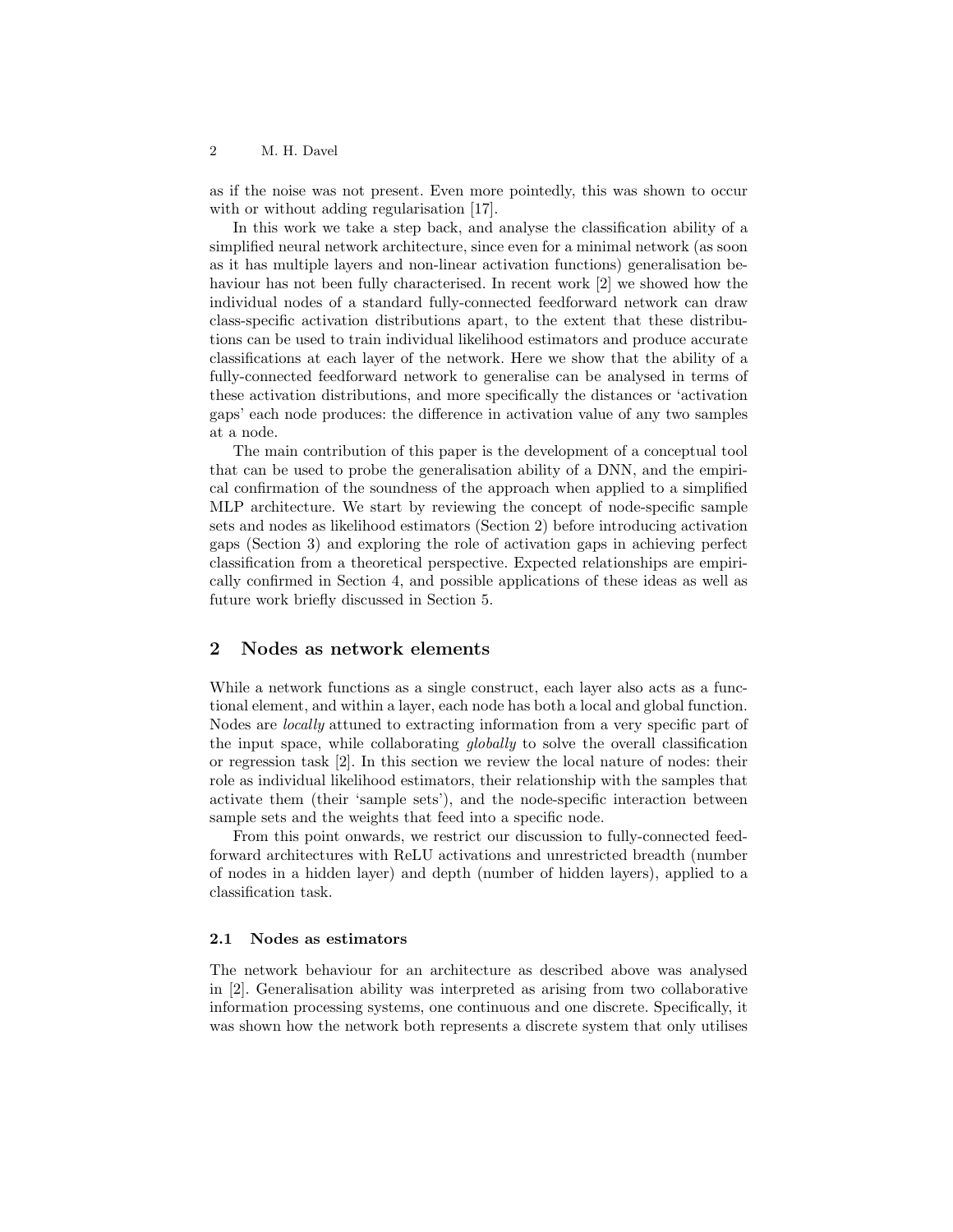information with regard to whether a node is active or not, and a continuous system that utilises the actual pre-activation value at each node. In both systems, each node implicitly represents the likelihood of an observation of each class: in the discrete case, this likelihood can be estimated by counting the number of times a node activates for a given class; in the continuous case, by fitting a density estimator to the pre-activation distribution of each class. In both cases, the posterior probability (given the observation) can be calculated using Bayes rule, and the probabilities multiplied across all nodes of any layer to produce a layer-specific class prediction for each sample.

An example of this is depicted in Figure 1, where an MLP trained and tested on FMNIST [16] is analysed at each layer, in the manner described above. During classification, each discrete system only uses information with regard to whether a node is activated or not; each continuous system only uses pre-activation values; and the combined system uses the true information available to the ReLUactivated network (either the continuous or discrete estimate). For this network, as for all other networks of sufficient size analysed, it was observed that at some layer, the network is able to achieve similar classification accuracy as the actual network, irrespective of the system used to perform classification [2].



Fig. 1: Comparing continuous, discrete and combined system accuracy at each layer for a depth 6 width 100 network trained and tested on FMNIST. The red dotted line indicates network performance if trained and tested in the normal manner. Reproduced from [2].

This is quite surprising. In both systems, each node therefore uses locally available information to develop its own probability estimate in isolation, but then collaborates with other nodes to solve the classification task. Using this perspective, the set of samples that activates any node (its sample set) becomes very significant. During gradient descent, the forward process applies weights to create sample sets; the backward process uses sample sets to update weights: each weight attuned to only its specific sample set. Sample sets can be very large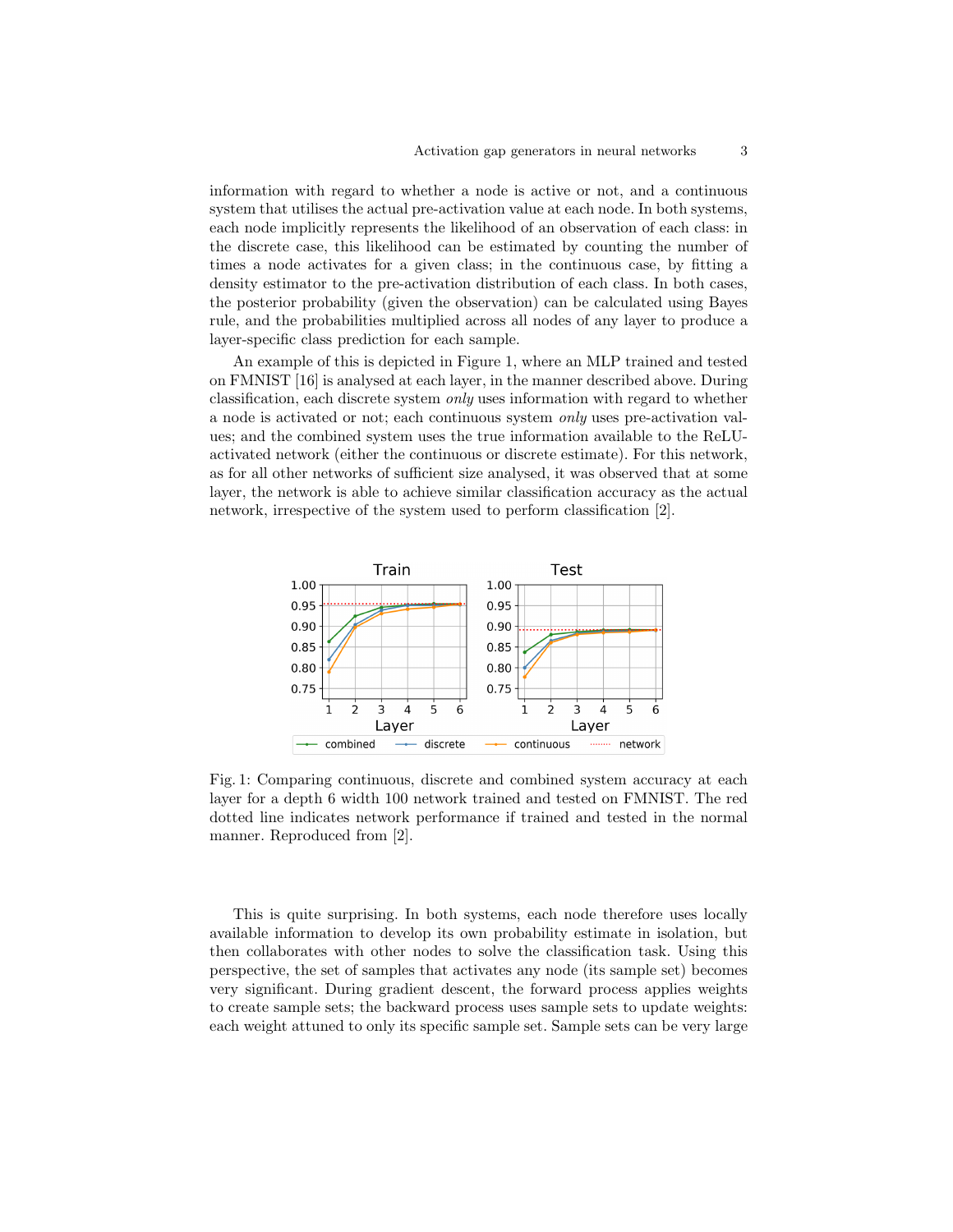(consisting of almost all samples) to very specialised, describing a few isolated samples.

#### 2.2 Node-supported cost

The interplay between sample sets and weight updates was further investigated in [2]: rewriting the weight update  $\Delta w_{i,j,k}^s$  associated with a single sample s at layer i from node  $k$  to node j in an iterative form, produces a surprisingly simple structure. Specifically, noting that

$$
Relu(x) = xT(x) \tag{1}
$$

where 
$$
T(x) = \begin{cases} 1 & \text{if } x > 0 \\ 0 & \text{if } x \le 0 \end{cases}
$$
 (2)

and with  $\eta$  the (potentially adaptive) learning rate,  $a_{i-1,k}$  the activation result at layer  $i-1$  for node k,  $\lambda_m^s$  the cost function at output node m,  $z_{i,j}$  the sum of the input to node j in layer i, and  $I(i, j)$  an indexing function (see [2]), the weight update associated with a single sample can be written as:

$$
\Delta w_{i,j,k}^{s} = -\eta \ a_{i-1,k} \sum_{b=0}^{B_i-1} \lambda_{I(N,b)}^{s} \prod_{g=i}^{N-1} T(z_{g,I(g,b)})
$$
\n
$$
\prod_{r=i+1}^{N} w_{r,I(r,b),I(r-1,b)}
$$
\n(3)

with  $B_i$  a product of the the number of nodes in all layers following after layer i. If we now define the sample-specific *node-supported cost* at layer i, node j as:

$$
\phi_{i,j}^s = \sum_{b=0}^{B_i - 1} \lambda_{I(N,b)}^s \prod_{g=i}^{N-1} T(z_{g,I(g,b)}^s) \prod_{r=i+1}^N w_{r,I(r,b),I(r-1,b)} \tag{4}
$$

then the weight update by a single sample can be written as

$$
\delta w_{i,j,k}^s = -\eta a_{i-1,j,k}^s \phi_{i,j}^s \tag{5}
$$

and over all samples (in the mini batch) used when computing the update:

$$
\delta w_{i,j,k} = -\eta \sum_{s \in \{\cdot\}_{i,j}} a_{i-1,j,k}^s \phi_{i,j}^s \tag{6}
$$

This sum can either be calculated over  $\{.\}_{i,j}$ , or over  $\{.\}_{i,j} \cap \{.\}_{i-1,k}$  as only samples that are active at node  $k$  will contribute to the sum, either way.

The node-supported cost is a scalar value that represents the portion of the final cost that can be attributed to all active paths initiated from this node, when processing sample s. Note that  $\phi_a^s$  does not differentiate between a node that creates paths with large positive and negative costs that balance out, and one that produces a cost close to zero. Also, a positive cost implies too much activation, a negative cost, too little.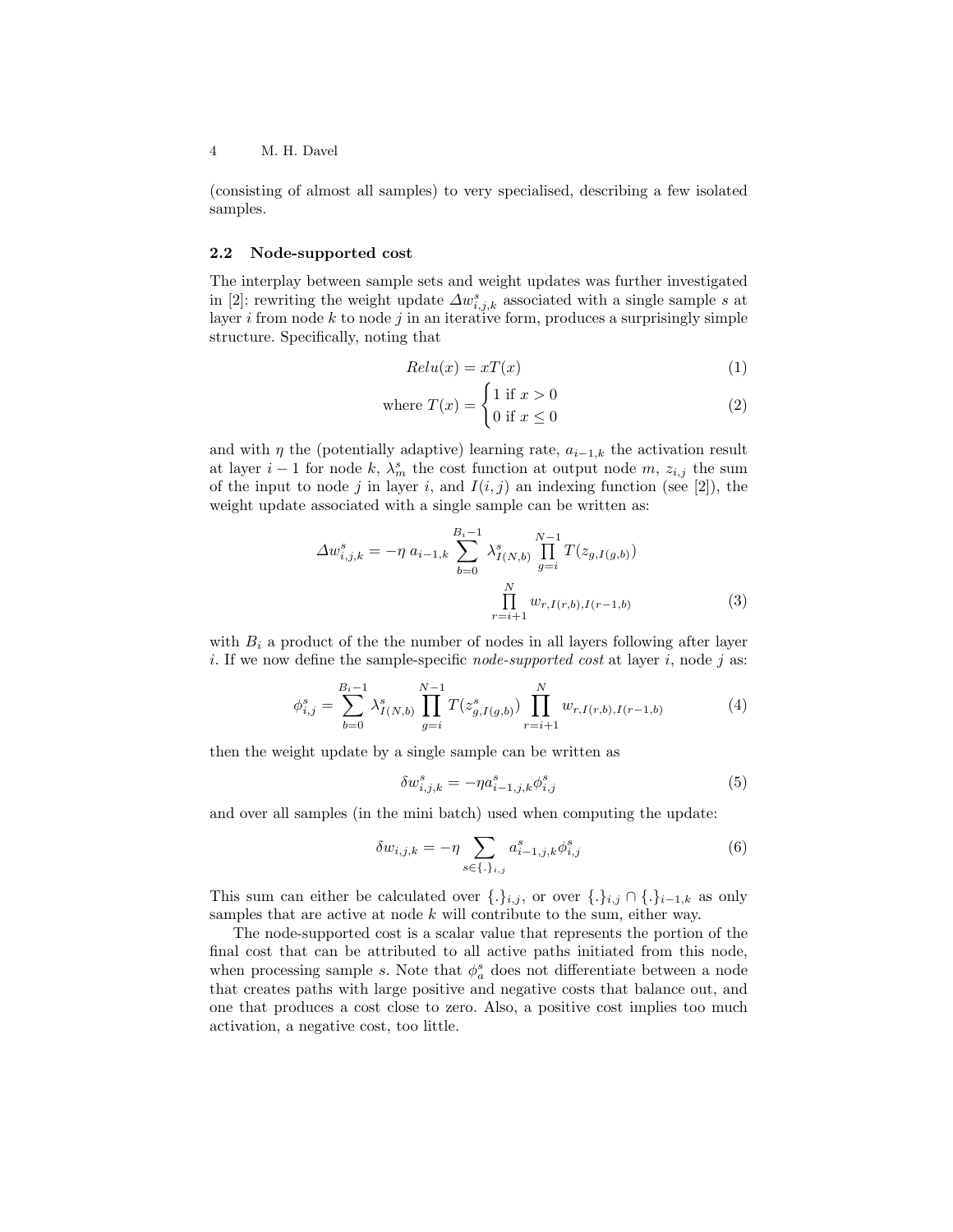#### 2.3 Weights as directions

From the above discussion, each node vector is updated in response to the errors remaining in its sample set. For some samples, activation values would be too high, for others too low. Per node, the process of updating the node vector can be viewed as one of finding a direction in its input space (the output of the previous layer), such that samples producing different errors are separated when calculating the projection of the sample onto the weight.

With sample sets in mind, training can then be viewed as a process of finding important directions in the layer-specific input space, projecting the original features in each of these directions to create a transformed input space, and repeating the process layer for layer. Important directions are those useful for classification: class-distinctive in the initial layers, class-specific in the later layers. It is important to note that this optimisation process is both local and global: the direction of this node vector is optimised specifically for the sample set concerned, and only the sample set concerned, resulting in a local process, but the errors used to guide the process (the node-supported cost) is calculated globally.

## 3 Gaps and ratios

In order to develop a theoretical perspective on the interplay between the weight vectors, node-supported cost and sample sets, we constrain our initial analysis to a much restricted architecture. This allows us to determine the exact theoretical conditions for perfect classification of a set of samples.

#### 3.1 A simplified architecture

While an MLP is typically viewed as an input and output layer flanking any number of hidden layers, each hidden layer can also be seen as a small 3-layer



Fig. 2: In the simplified architecture, it is only the summary layer that is restricted to two nodes; all other layers are allowed an unlimited number of nodes.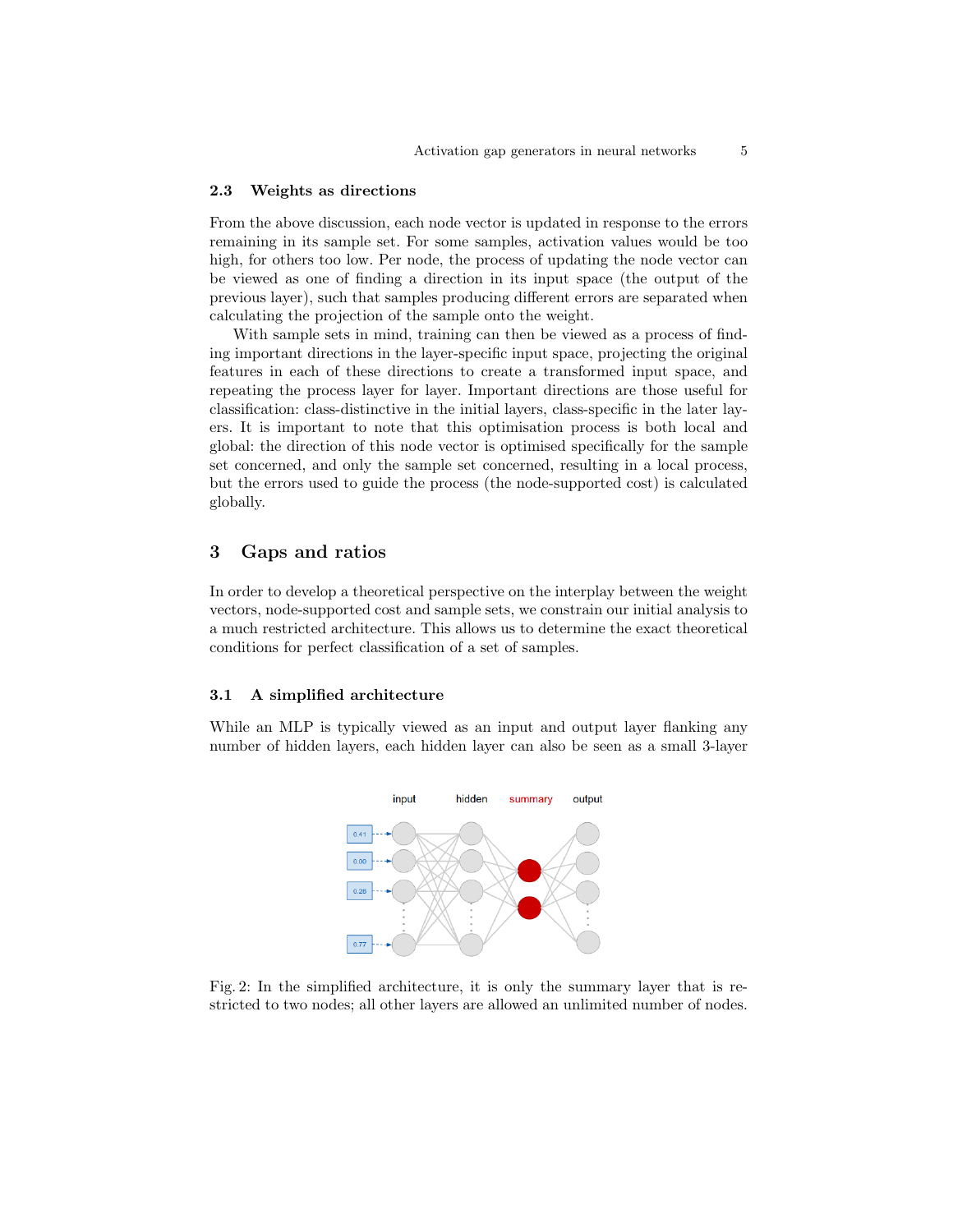subnetwork in its own right: utilising the output from the prior layer as input, and trying to address the loss (the node-supported cost of Section 2.2) passed along from its immediate output layer, the next hidden layer. As a starting point for our analysis, we therefore restrict ourselves to the setup of such a 3 layer subnetwork: considering only a single functional hidden layer in addition to an input and output layer. The term 'functional' is used to emphasise that only in this single hidden layer are nodes trained (in the standard manner) to act as generalising elements.

An additional hidden layer is added between the functional hidden layer and the output as a summarising element: this layer contains only two nodes, in order to summarise the activations produced by the functional hidden layer for analysis purposes; as illustrated in Figure 2.

#### 3.2 Theoretical requirements for perfect classification

Consider a network that only has two nodes in its last hidden layer. At least two nodes are required to be able to differentiate among classes, but two nodes are sufficient to differentiate among an unlimited number of classes. Consider two samples  $c_s$  and  $c'_t$  from two different classes c and  $c'$ , respectively. Limit the nodes in the last hidden layer to j and k, let  $a_{jc_s}$  be the activation value of the sample  $c_s$  from the j<sup>th</sup> node, and  $w_{jc}$  the weight from node j to the output node associated with class c.

We can now define two useful values: the *activation gap*  $\alpha$  and *weight gap*  $\phi$ . The activation gap is defined as the difference between activation values at a node:

$$
\alpha_{jcc'} = a_{jc_s} - a_{jc'_t}
$$
  
\n
$$
\alpha_{kcc'} = a_{kc_s} - a_{kc'_t}
$$
\n(7)

We therefore use  $\alpha_{jcc'}$  as a shorthand for  $\alpha_{j c_s c'_{t}}$ , remembering that all  $\alpha$  values are specific to a sample pair, and not a single value per class. The weight gap  $\phi$  is defined as the difference between weight values anchored at the same node, and terminating in the outer layer:

$$
\phi_{jcc'} = w_{jc} - w_{jc'}
$$
  
\n
$$
\phi_{kcc'} = w_{kc} - w_{kc'}
$$
\n(8)

The weight gaps are not sample-specific, and truly has a single value for each node and pair of classes. These definitions are illustrated in Figure 3. For any two samples from any two different classes  $c$  and  $c'$  to be classified correctly, the following must hold:

$$
a_{jc}w_{jc} + a_{kc}w_{kc} > a_{jc}w_{jc'} + a_{kc}w_{kc'}
$$
\n
$$
(9)
$$

$$
a_{jc'}w_{jc'} + a_{kc'}w_{kc'} > a_{jc'}w_{jc} + a_{kc'}w_{kc}
$$
\n(10)

$$
a_{jc}w_{jc} + a_{kc}w_{kc} > 0
$$
\n<sup>(11)</sup>

$$
a_{jc'}w_{jc'} + a_{kc'}w_{kc'} > 0
$$
\n(12)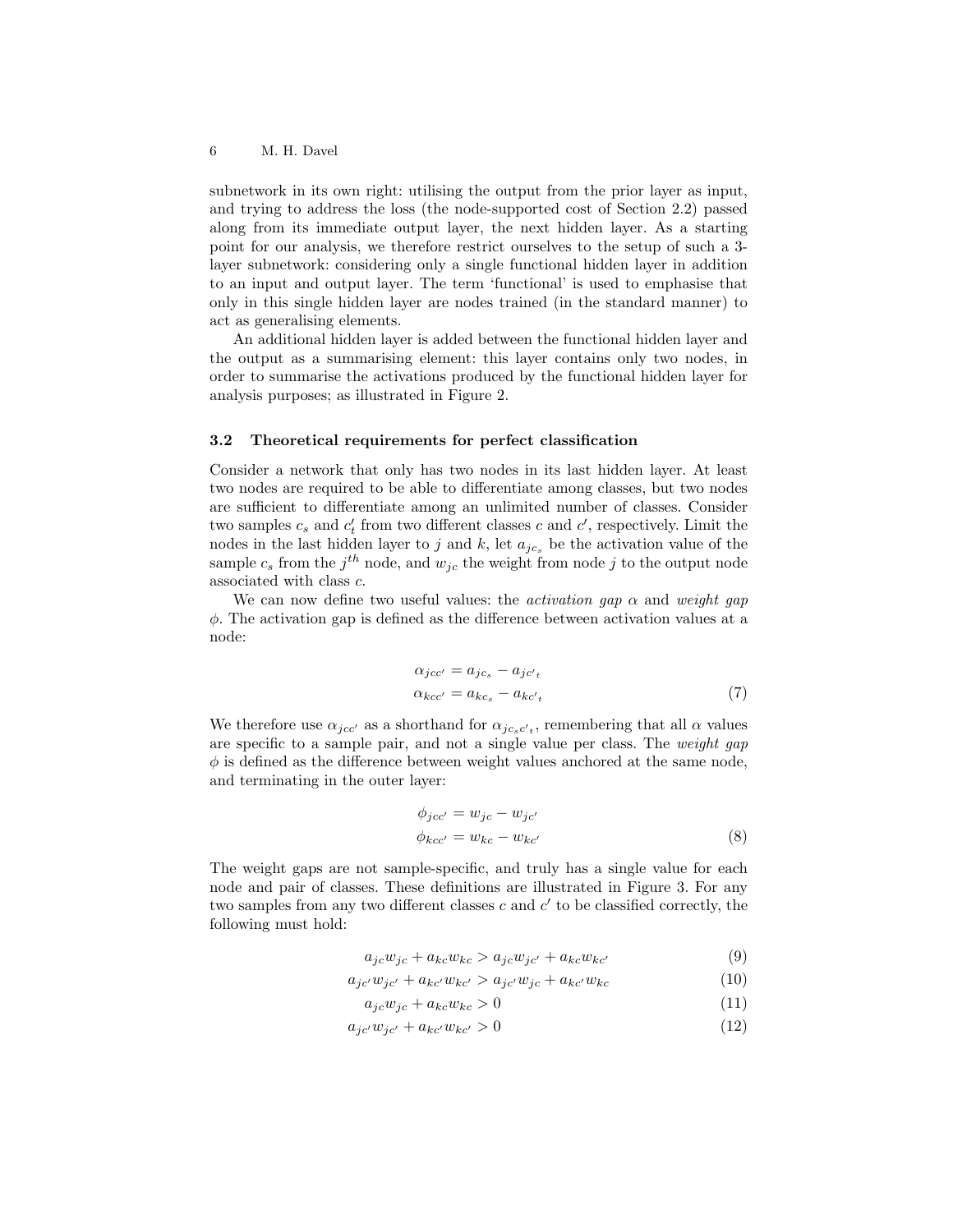$\overline{7}$ 



Fig. 3: Calculating the activation and weight gaps.

These equations can be combined:

$$
a_{jc}w_{jc} + a_{kc}w_{kc} > a_{jc}w_{jc'} + a_{kc}w_{kc'}
$$
  
\n
$$
-a_{jc'}w_{jc} - a_{kc'}w_{kc} > -a_{jc'}w_{jc'} - a_{kc'}w_{kc'}
$$
  
\n
$$
\implies a_{jc}w_{jc} + a_{kc}w_{kc} - a_{jc'}w_{jc} - a_{kc'}w_{kc} > a_{jc}w_{jc'} + a_{kc}w_{kc'} - a_{jc'}w_{jc'} - a_{kc'}w_{kc'}
$$
  
\n
$$
\implies \alpha_{jc'c'}w_{jc} + \alpha_{kc'w_{kc'}} > \alpha_{jc'c'}w_{jc'} + \alpha_{kc'w_{kc'}}
$$
  
\n
$$
\implies \alpha_{jc'c'}w_{jc'} > \alpha_{kc'}\phi_{kc'c}
$$
  
\n
$$
\implies \alpha_{jc'c'}\phi_{jc'c'} > \alpha_{kc'}\phi_{kc'c}
$$
  
\n(13)

This does not mean that there is any asymmetry to the roles of  $j$  and  $k$ . The ratio can be rewritten in different ways, as the following are all equivalent:

$$
\alpha_{jcc'}\phi_{jcc'} > \alpha_{kcc'}\phi_{kc'}
$$

$$
\alpha_{jcc'}\phi_{jcc'} > -\alpha_{kcc'}\phi_{kcc'}
$$

$$
\alpha_{kcc'}\phi_{kcc'} > \alpha_{jcc'}\phi_{jc'c}
$$

Using the definition of Equation 8 in Equations 9 and 10, it follows that

$$
a_{jc}\phi_{jcc'} + a_{kc}\phi_{kcc'} > 0
$$
  
\n
$$
a_{jc'}\phi_{jcc'} + a_{kc'}\phi_{kcc'} < 0
$$
\n(14)

which means that, since the activation values  $\geq 0$ , one of  $\phi_{jcc'}$  or  $\phi_{kcc'}$  must always be negative, and the other positive; which is similar to requiring that  $\phi_{jcc'}$  or  $\phi_{kc'c}$  must be positive (since  $\phi_{kcc'} = -\phi_{kc'c}$ ). Combining this information with Equation 13, it will always hold for correctly classified samples that:

$$
\phi_{jcc'}\phi_{kc'c} > 0\tag{15}
$$

$$
\alpha_{jcc'}\phi_{jcc'} > \alpha_{kcc'}\phi_{kc'c} \tag{16}
$$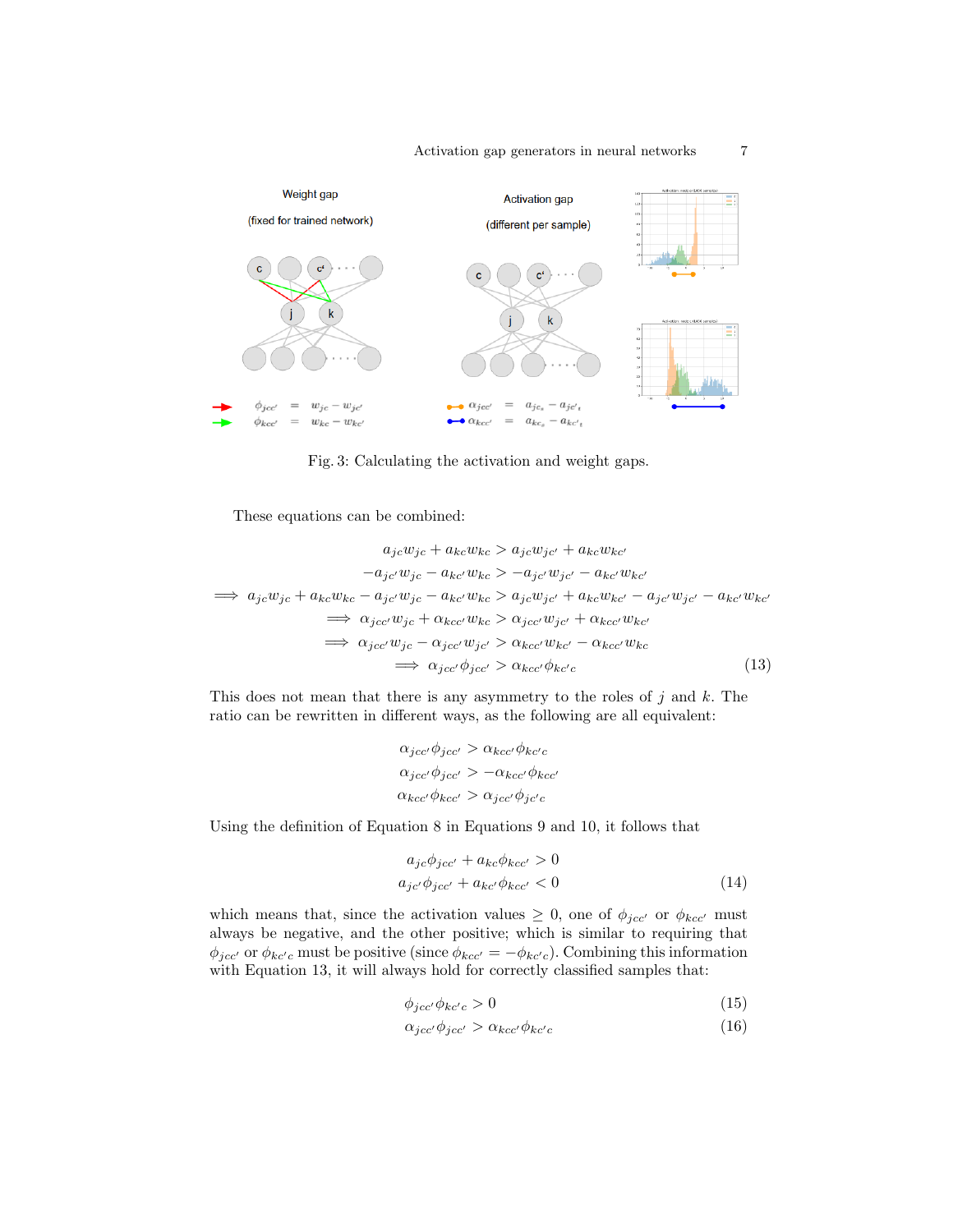Following the reverse process (not shown here), Equations 15 and 16 then become requirements for correct classification. This requirement becomes clearer if Equation 16 is restated as a ratio. Specifically, we define the activation ratio as

$$
\alpha\text{-ratio}_{jkcc'} = \frac{\alpha_{jcc'}}{\alpha_{kcc'}}\tag{17}
$$

and the weight ratio as

$$
\phi\text{-ratio}_{jkcc'} = \frac{\phi_{kc'c}}{\phi_{jcc'}}\tag{18}
$$

Taking signs into account, correct classification then requires that, in addition to Equation 15, either

$$
\alpha_{jcc'}\alpha_{kcc'} < 0\tag{19}
$$

$$
\phi_{jcc'}\alpha_{kcc'} < 0\tag{20}
$$

or

$$
\alpha_{jcc'}\alpha_{kcc'} > 0\tag{21}
$$

$$
\alpha\text{-ratio}_{jkcc'} \begin{cases} > \phi\text{-ratio}_{jkcc'} \text{ if } \phi_{jcc'}\alpha_{kcc'} > 0\\ < \phi\text{-ratio}_{jkcc'} \text{ if } \phi_{jcc'}\alpha_{kcc'} < 0 \end{cases} \tag{22}
$$

which is required to hold for all samples of all classes classified correctly, for every single  $c$  and  $c'$  pair. Note that the weight ratio is fixed for all samples, once the network has been trained, and is determined solely by the weight values in the output layer. The role of the nodes up to the last hidden layer is then to create activation gaps between samples, consistent with the established weight ratios. Consistency either requires a specific sign assignment, or in other cases, a very specific ratio relationship. The weight ratios will always be positive, and since the activation ratios under the conditions of Equation 21 are also always positive, it is the absolute values of these ratios that matter. Since each gap is created simply by summing over all active nodes in the previous layer, nodes that are able to separate classes well are re-used, and their ability to separate classes can be analysed by analysing the  $\alpha$  values.

#### 3.3 Network normalisation

After training and prior to any analysis, the network is normalised to remove potential cross-layer artefacts. Figure 4 demonstrates how it is possible to introduce artefacts that would invalidate any layer-specific analysis, without changing overall network behaviour. We therefore perform weight normalisation one layer at a time; normalising the in-fan weight vector per node, and passing this norm along to the out-fan weight vector of the same node at the next layer. Specifically, we calculate the node-specific norm of the in-fan weight vector at that node; and use this value to both divide the in-fan weight vector with, and multiply the out-fan weight vector with. This has the added benefit that all weights now have a norm of 1, which means that the activation values at any node are actually simply the projections of all the sample values onto the weight vector.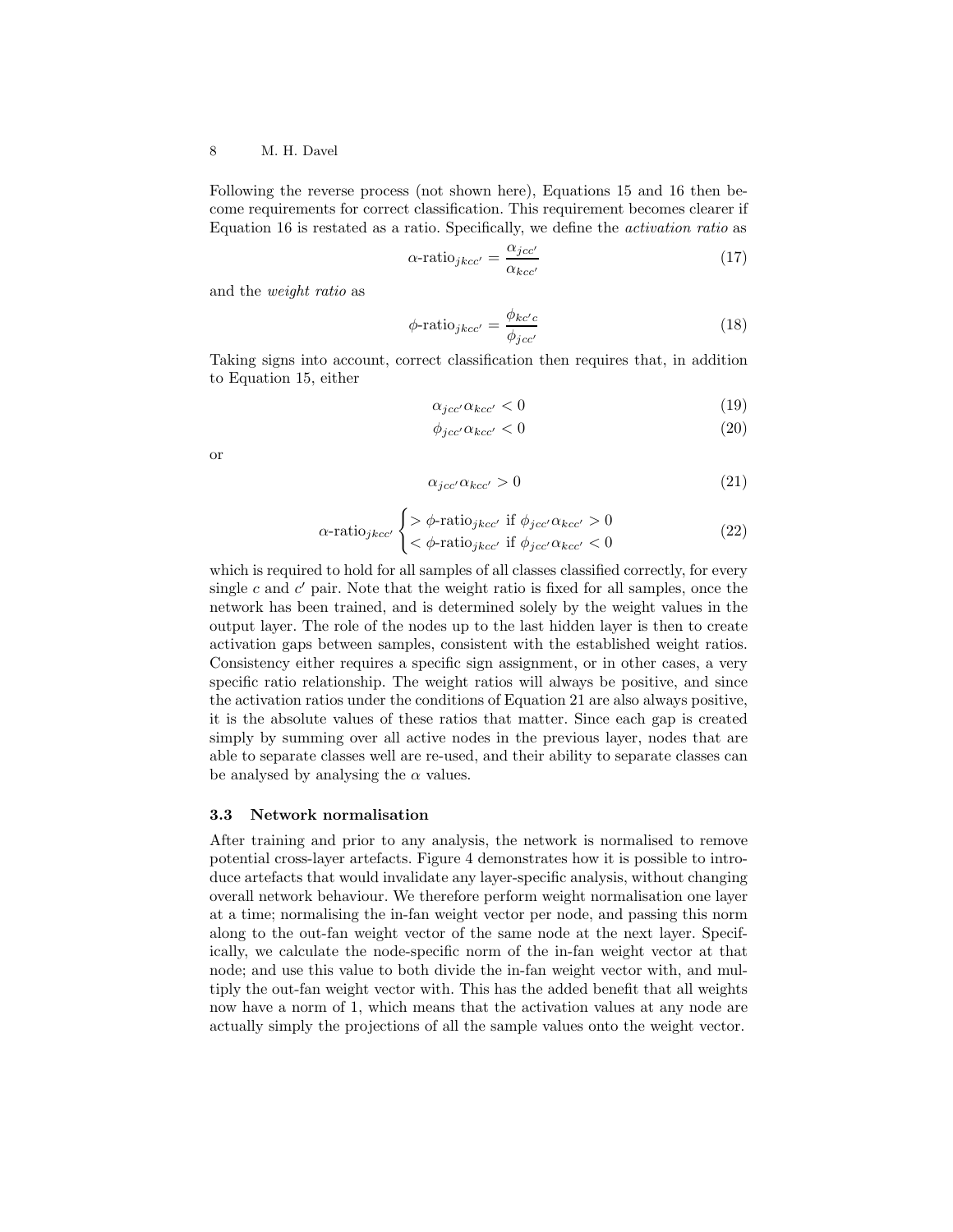

Fig. 4: If all in-fan weights at a node (red) are divided with the same value used to multiply all out-fan weights (green) with, network behaviour remains unchanged, but per-layer analysis would produce very different results.

## 4 Empirical confirmation

In order to demonstrate the concept of generation gaps, we train ReLU-activated networks with the architecture of Figure 2 using the MNIST [10] dataset. We use a fairly standard training setup: initialising weights and biases with He initialisation [5]; optimising the Cross-Entropy loss with Adam as optimiser [9]; and performing a grid search of learning rates across different training seeds. No regularisation apart from early stopping is used. All hyper-parameters are optimised on a 5,000 sample validation set. We use the same protocol to train networks with hidden layers of 100, 300 and 600 hidden nodes, and select the sample networks listed in Table 1 for analysis. Results across the three architectures are very similar (and per architecture, identical before and after weight normalisation).

|              | model training accuracy test accuracy |       |
|--------------|---------------------------------------|-------|
| 600-nodel    | 0.965                                 | 0.937 |
| $ 300$ -node | 0.984                                 | 0.933 |
| $ 100$ -node | 0.969                                 | 0.936 |

Table 1: Training and test accuracy of models with different number of hidden nodes. All models include a 2-node summary layer.

We confirm that the expected ratios hold in practice, by analysing the weight and gap ratios for correctly classified samples. We find that these ratios do indeed hold, as illustrated in Figures 5 to 7. Ratios were confirmed for all samples and networks, but in these figures we extract the weight and activation gaps for 300 random samples correctly classified by the 300-node model.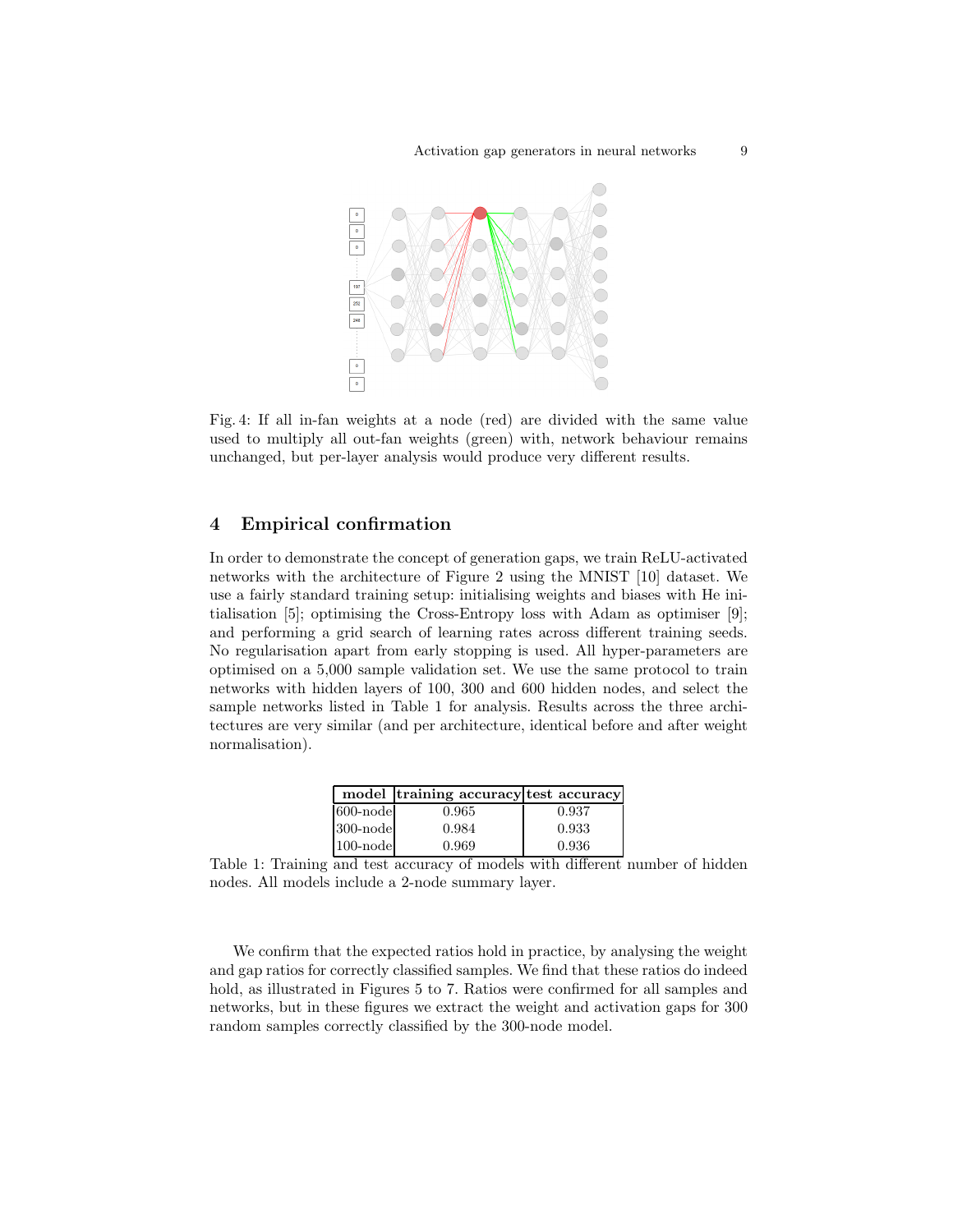

Fig. 5: As anticipated from Equation 15, the value of  $\phi_{\text{jcc'}}\phi_{\text{kc'}c}$  is always positive (black line) even though the individual weights can be positive or negative. Weight gaps are shown both before (left) and after weight normalisation (right).



Fig. 6: For correctly classified samples, it always holds that the  $\alpha_{jcc'}\phi_{jcc'}$  values (blue) are larger than the matching  $\alpha_{kcc'}\phi_{kc'c}$  (orange), as expected from Equation 13. Weight-normalised values shown here.

## 5 Conclusion

We build on results from [2] which views DNNs as layers of collaborating classifiers, and probe the interplay between the local and global nature of nodes in a hidden layer of an MLP. We ask what the theoretical conditions are for perfect classification of a set of samples from different classes, and answer this question for a simplified architecture, which adds a summary layer prior to the final output layer.

While the architecture is simplified, it is not trivial: a summary layer can be added to a pre-trained MLP, which makes the 2-node summary layer less of a restriction than it initially seems. Also, MLPs with multiple hidden layers can be considered as consisting of multiple 3-layer sub-networks stacked on top of one another; it is not immediately clear to what extent the same factors that are important for a 3-layer MLP are important for a sub-network within a larger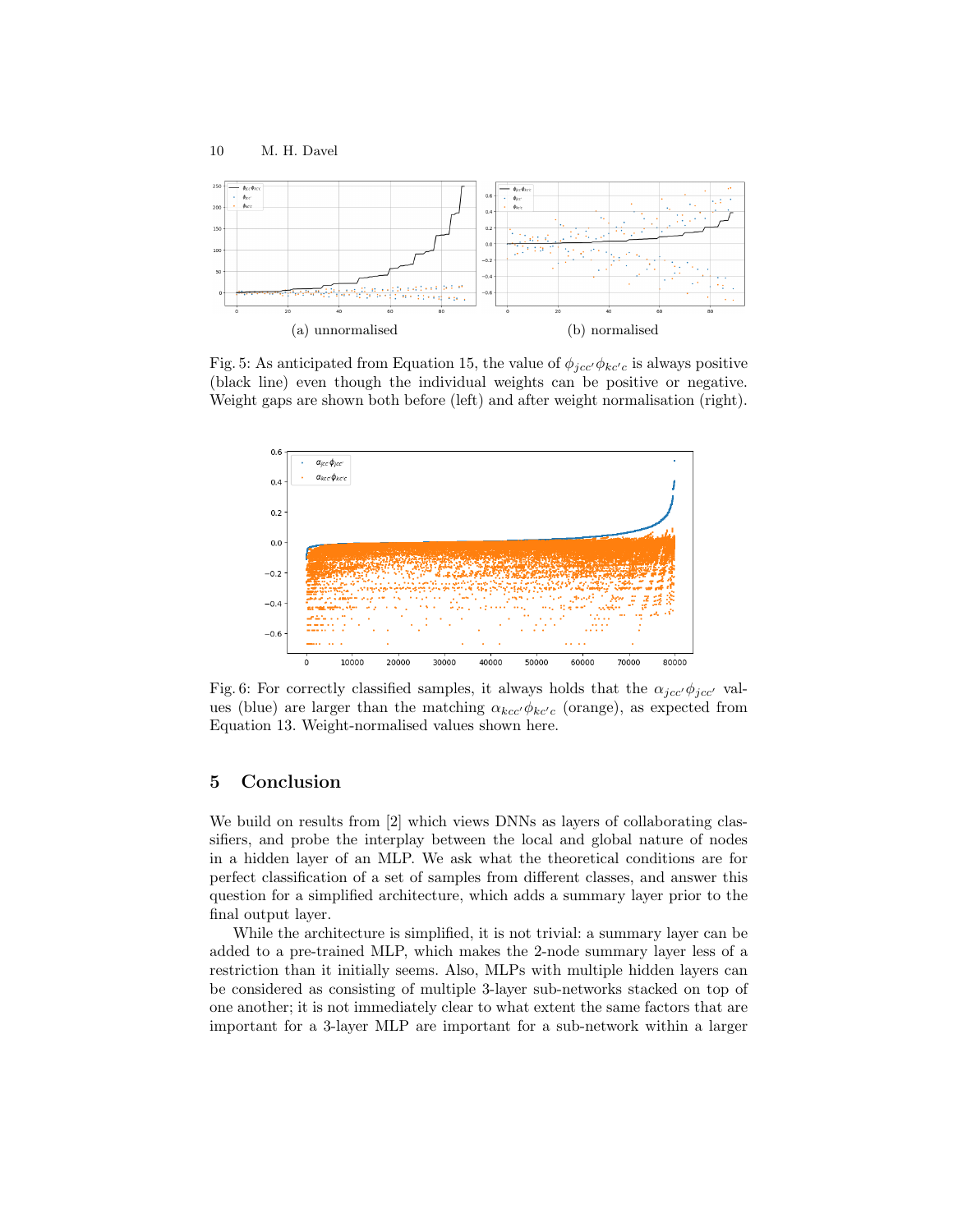

Fig. 7: Weight ratios (green) plotted with matching activation ratios under the two conditions specified by Equation 22. The activation ratio is larger when  $\alpha_{ic\alpha'}\alpha_{kcc'} > 0$  (blue) and smaller when  $\phi_{ic\alpha'}\alpha_{kcc'} < 0$  (orange). All values after weight normalisation; both axes limited to show detail.

structure. Recurrence and residual connections are problematic for theoretical analysis, but convolutional layers can to a large extent be analysed as sparse, connected-weight MLPs. All in all, while it should be possible to extend the ideas of this paper to more complex architectures, our first goal is to fully understand the generalisation ability of straightforward ReLU-activated MLPs.

For a simplified MLP, we have shown how activation gaps are formed at node level, and how the consistency of these gaps gives rise to the classification ability of a layer. Specifically, we show that nodes act as local 'gap generators' between pairs of samples. These gap generators are formed during gradient descent, when the node-supported cost (Section 2.2) is used to find directions in a layer-specific input space, which are useful for pulling samples apart. Gaps are then re-used across multiple samples and their manner of use sheds light on the characteristics of nodes that we expect to better support generalisation.

In this work we do not yet use either the gaps or the ratios to probe the networks themselves: How are gaps distributed across nodes? How are nodes (and the gaps they create) re-used? From the interaction between sample sets and gaps, are some nodes more general and others more specific? What does this say about the generalisation ability of the network? While we have not answered any of these questions, we have developed a conceptual tool that can be used to probe networks for answers to questions such as these.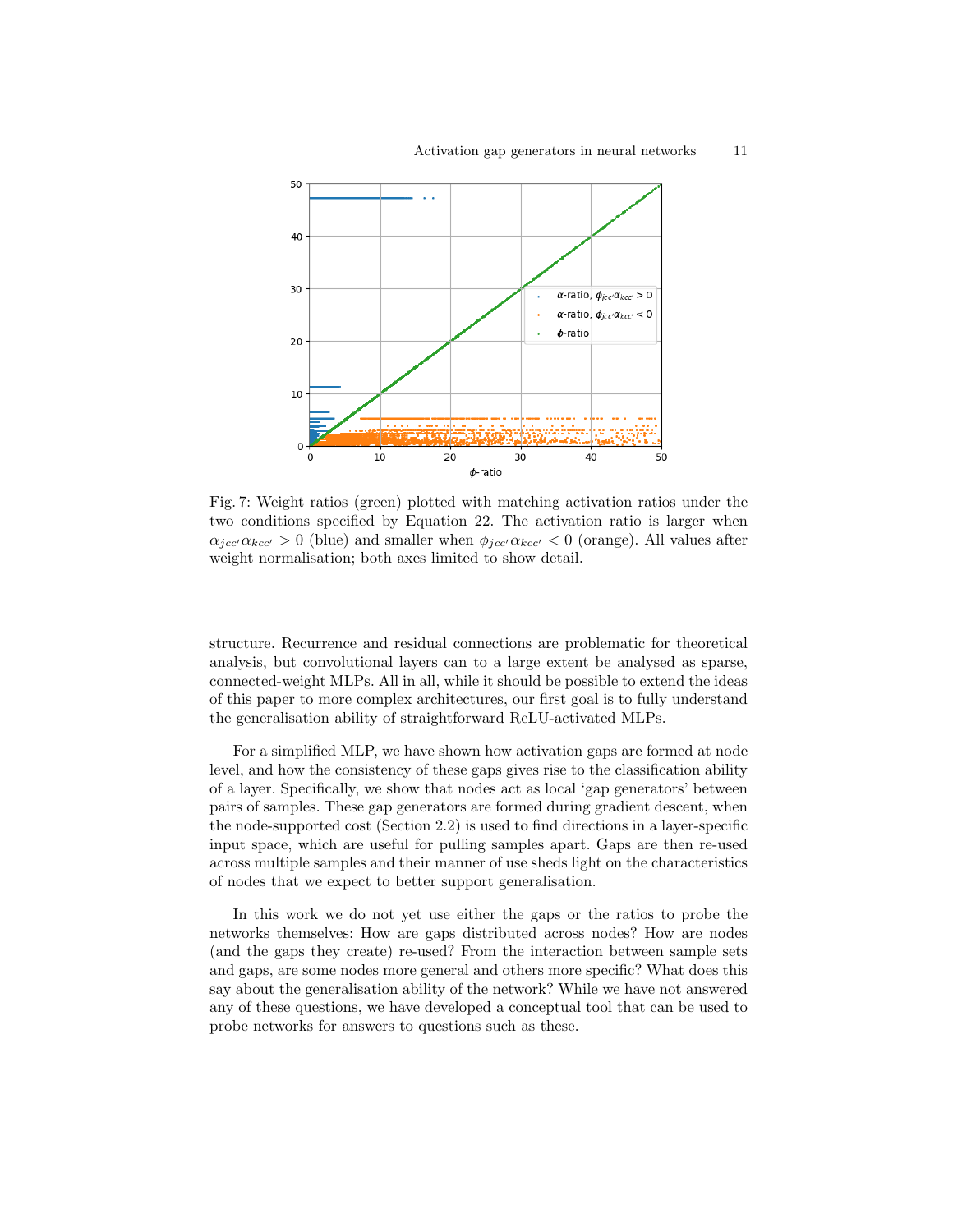## 6 Acknowledgements

This work was partially supported by the National Research Foundation (NRF, Grant Number 109243). Any opinions, findings, conclusions or recommendations expressed in this material are those of the author and the NRF does not accept any liability in this regard.

## References

- 1. Bartlett, P.L., Foster, D.J., Telgarsky, M.J.: Spectrally-normalized margin bounds for neural networks. arXiv preprint (also NeurIPS 30) arXiv:1706.08498 (2017)
- 2. Davel, M.H., Theunissen, M.W., Pretorius, A.M., Barnard, E.: DNNs as layers of cooperating classifiers. In: AAAI Conference on Artificial Intelligence, accepted for publication (2020)
- 3. Dinh, L., Pascanu, R., Bengio, S., Bengio, Y.: Sharp minima can generalize for deep nets. arXiv preprint (also ICML 2017) arXiv:1703.04933v2 (2017)
- 4. Goodfellow, I., Bengio, Y., Courville, A.: Deep Learning. MIT Press (2016), http://www.deeplearningbook.org
- 5. He, K., Zhang, X., Ren, S., Sun, J.: Delving deep into rectifiers: Surpassing humanlevel performance on ImageNet classification. arXiv preprint (also ICCV 2015) arXiv:1502.01852 (2015)
- 6. Jiang, Y., Krishnan, D., Mobahi, H., Bengio, S.: Predicting the generalization gap in deep networks with margin distributions. arXiv preprint (also ICLR 2019) arXiv:1810.00113v2 (2019)
- 7. Kawaguchi, K., Pack Kaelbling, L., Bengio, Y.: Generalization in deep learning. arXiv preprint arXiv:1710.05468v5 (2019)
- 8. Keskar, N.S., Mudigere, D., Nocedal, J., Smelyanskiy, M., Tang, P.T.P.: On largebatch training for deep learning: Generalization gap and sharp minima. arXiv preprint (also ICLR 2017) arXiv:1609.04836 (2016)
- 9. Kingma, D., Ba, J.: Adam: A method for stochastic optimization. International Conference on Learning Representations (ICLR) (2014)
- 10. Lecun, Y., Bottou, L., Bengio, Y., Haffner, P.: Gradient-based learning applied to document recognition. Proceedings of the IEEE 86(11), 2278–2324 (1998)
- 11. Montavon, G., Braun, M.L., M¨uller, K.R.: Kernel analysis of deep networks. Journal of Machine Learning Research 12, 2563–2581 (2011)
- 12. Neyshabur, B., Bhojanapalli, S., McAllester, D., Srebro, N.: Exploring generalization in deep learning. arXiv preprint (also NeurIPS 30) arXiv:1706.08947 (2017)
- 13. Raghu, M., Poole, B., Kleinberg, J., Ganguli, S., Sohl-Dickstein, J.: On the expressive power of deep neural networks. In: Proceedings of the 34th International Conference on Machine Learning (ICML). vol. 70, pp. 2847–2854 (2017)
- 14. Shwartz-Ziv, R., Tishby, N.: Opening the black box of deep neural networks via information. arXiv preprint  $arXiv:1703.00810$  (2017)
- 15. Vapnik, V.N.: Statistical Learning Theory. Wiley-Interscience (1989)
- 16. Xiao, H., Rasul, K., Vollgraf, R.: Fashion-MNIST: a novel image dataset for benchmarking machine learning algorithms. arXiv preprint arXiv:1708.07747v2 (2017)
- 17. Zhang, C., Bengio, S., Hardt, M., Recht, B., Vinyals, O.: Understanding deep learning requires rethinking generalization. arXiv preprint (also ICLR 2017) arXiv:1611.03530 (2016)